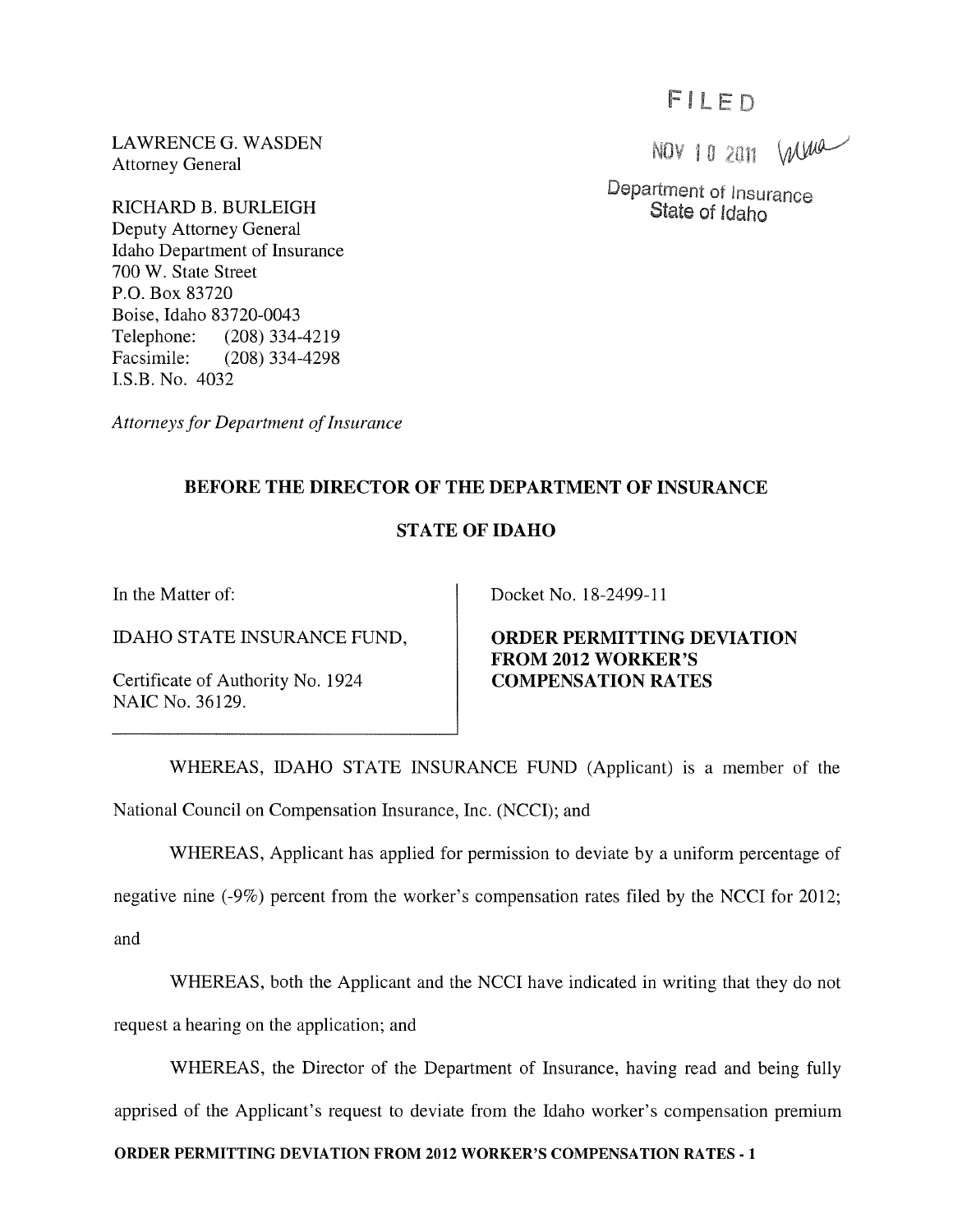rates filed by the NCCI for 2012, has determined that the requested rate deviation is justified;

NOW, THEREFORE, IT IS HEREBY ORDERED that, pursuant to Idaho Code § 41- 1614, the Applicant's request for a uniform percentage deviation of negative nine (-9%) percent from the worker's compensation rates filed by the NCCI for 2012, exclusive of terrorism rates, is GRANTED. This deviation from the Idaho worker's compensation premium rates filed by the NCCI for 2012 shall take effect January 1, 2012, and shall remain in effect for one year from that date unless terminated sooner with the approval of the Director.

DATED this  $\sqrt{N+1}$  day of November 2011.

STATE OF IDAHO DEPARTMENT OF INSURANCE

lanin feal

WILLIAM W. DEAL Director

## NOTIFICATION OF RIGHTS

This is a final order of the Department. Any party may file a motion for reconsideration of this final order within fourteen (14) days of the service date of this order. The agency will dispose of the petition for reconsideration within twenty-one (21) days of its receipt, or the petition will be considered denied by operation of law. *See* Idaho Code § 67-5246(4).

Pursuant to Idaho Code §§ 67-5270 and 67-5272, any party aggrieved by this final order or orders previously issued in this case may appeal this final order and all previously issued orders in this case to district court by filing a petition in the district court of the county in which:

i. A hearing was held,

ii. The final agency action was taken,

iii. The party seeking review of the order resides, or operates its principal place of